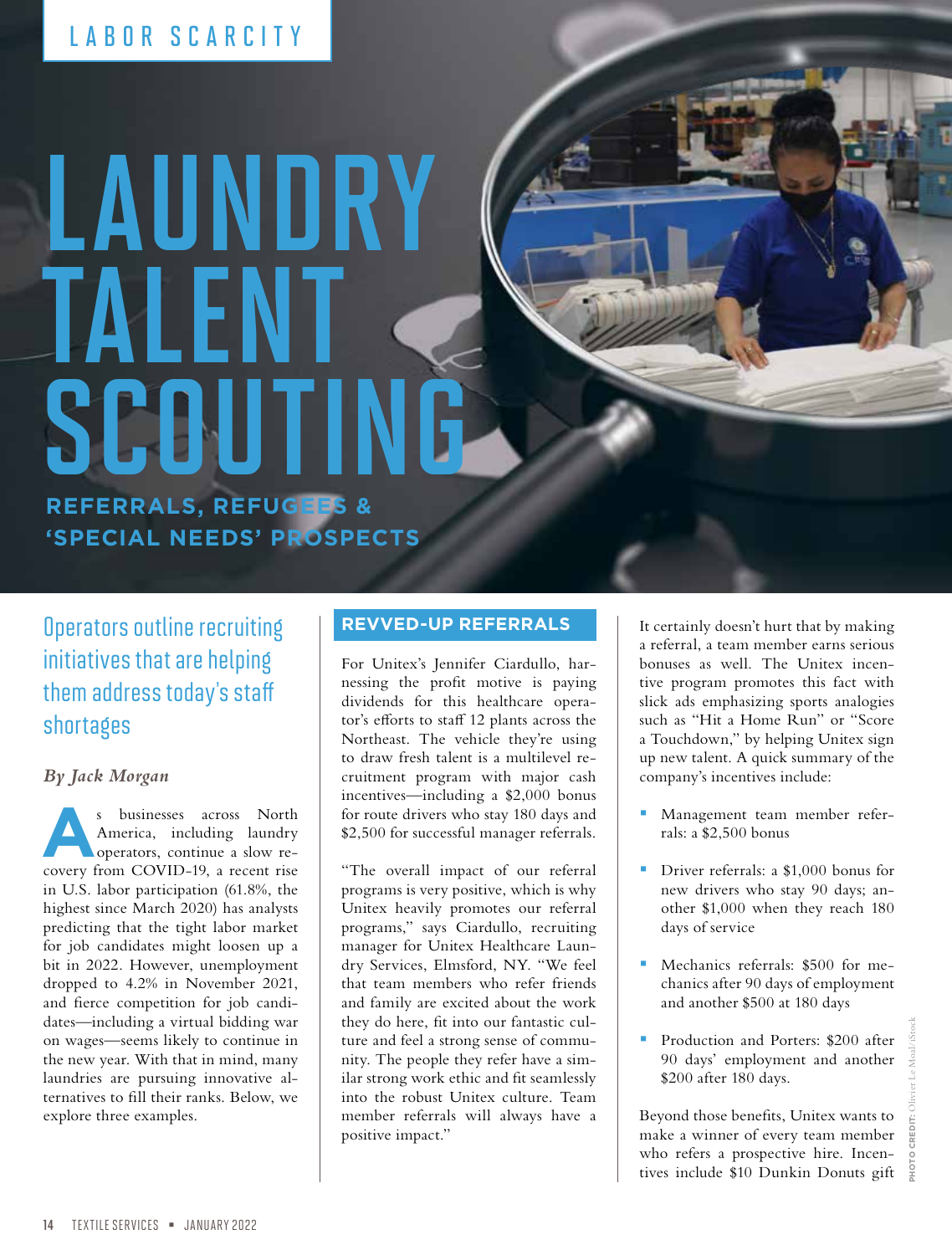cards when a referral is hired. Everyone who hands in a referral form, whether the referral is hired or not, is entered into a weekly drawing for a \$25 Amazon gift card. There's also the "Super Bowl" bonus: Referrals for all team members hired and in good standing by Feb. 11, will qualify for a \$100 quarterly gift card drawing and a pizza party for the plant staff. The game, Super Bowl LVI, is slated for Feb. 13.

Ciardullo emphasized that team members get recognition for referring a prospect, regardless of whether Unitex hires that person. "Our programs are paid out in cash bonuses, gift cards and end-of-program pizza parties for winning plants," she says. "Our programs don't even require someone to be hired. Just for handing in a referral form, you are entered into weekly and monthly gift-card drawings. We like to give everyone a chance to win something just for trying."

Unitex's payback for these investments is a broader pool of prospects that saves money, while boosting retention. "Our team-member-referral programs have been shown to have significant cost savings, reduced hiring time, improved quality of hires and increased retention," Ciardullo says. "Our statistics show that team members brought in through the referral programs tend to bring in referrals themselves (often "passive" candidates who weren't actively seeking jobs). This creates a positive cycle of bringing in the right fit in terms of experience and culture and ensures continued program growth and success."

### **REFUGEE OUTREACH**

Other operators have attained a comparable virtuous circle of recruitment/ retention by seeking out and hiring immigrants—particularly refugees who- 've left their homelands in search of a better life in the U.S. "The employees fit in pretty well, as long as they are hitting their production numbers and contributing to the success of the team

each day," says Kelley Dixon, general manager/owner of St Croix Linen, St. Paul, MN. "Many have helped bring in referrals once they get settled as well."

For Dixon, the refugee pipeline for staff seeking jobs in this hospitality/food and beverage laundry is largely made possible by not-profit-groups that serve as intermediaries for resettling newcomers and helping them find housing and  $\parallel$ 

jobs in their new country. Dixon began at the most basic level with a computer search that quickly delivered results in the form of possible contacts. "I googled refugee agencies in Minnesota and filled out a form on their website," she says. "A few of them came to tour our facility before sending employees to us."



**Accurately track, sort and inventory goods Eliminate shortages Reduce labor and merchandise costs Improve productivity & increase profitability** 

Call 610.275.2905 today to learn more. www.PositekRFID.com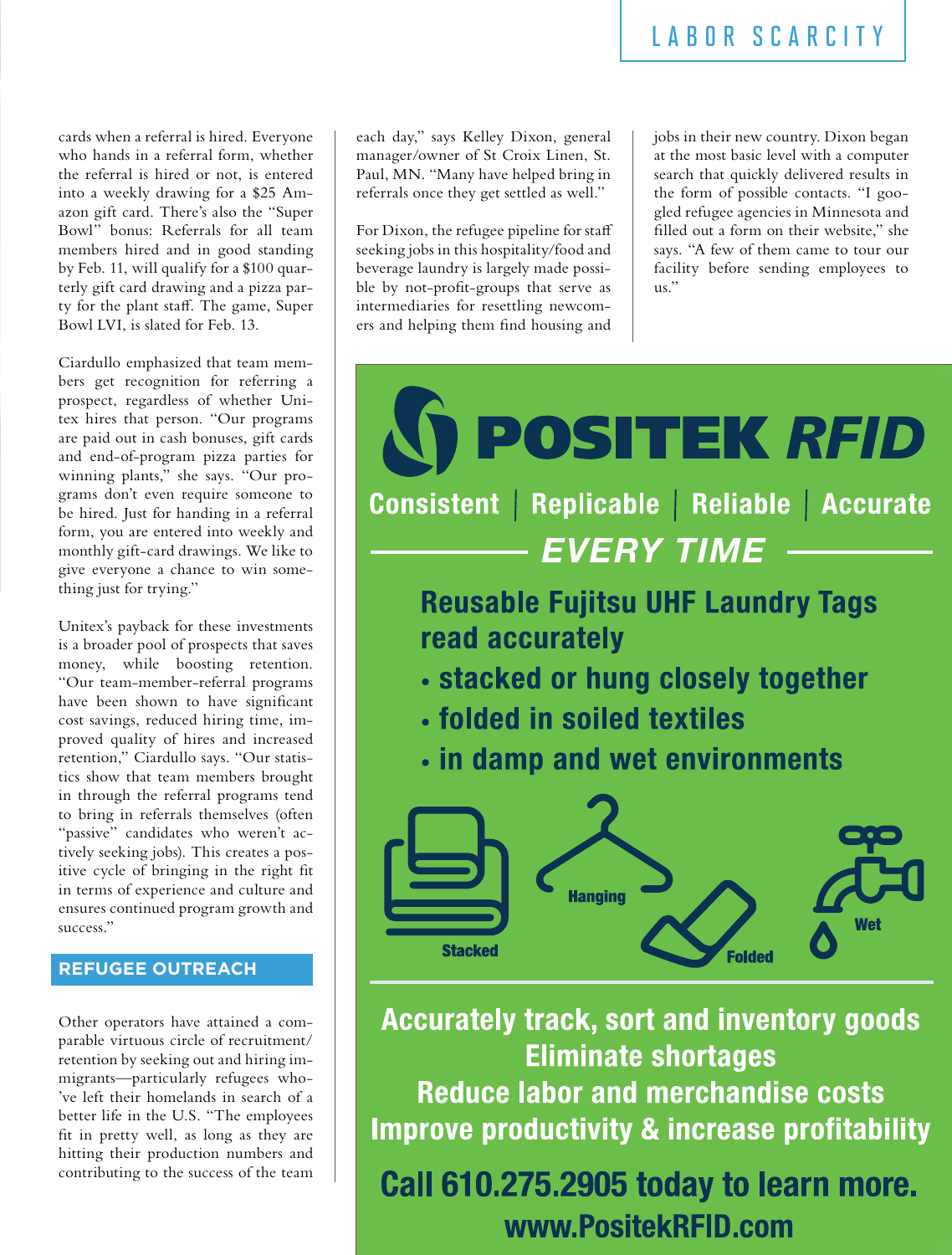# LABOR SCARCITY



### **'Intercultural Fluency'— A Key for Immigrant Staff Recruitment/ Retention**

Many laundry operators across North America today rely on a significant number of immigrant staff members who retain strong ties to their countries of origin. A strategy of even-handed tolerance coupled with a sensitivity to the cultural identities of these employees—can build staff loyalty and

retention, according to a healthcare laundry operator who recently published a book on topics related to immigration and diversity.

"Employers must be culturally aware," says Emeka Okeani, president of Shared Hospital Corp., a healthcare textile and surgical supply co-op in Nashville, TN. "In other words, they must be culturally competent. This represents the ability to adeptly and seamlessly recognize, appreciate and empathize with various cultural contexts. Yet not losing one's core culture. It is sometimes referred to as 'intercultural fluency.'"

Okeani has lived in the U.S. since the late 1970s after emigrating from Nigeria. Today, he enjoys dual citizenship, and recently completed a doctorate in leadership and professional practice. Given the recruitment/retention challenges facing many laundries today, we asked Okeani how to deal effectively with immigrant staff members. There's no secret formula, he says, but added that thoughtful treatment of these team members is helpful. "It requires effort, intentionality and focus for success," he says.

One initiative that requires significant outreach, but typically minimal expense, is to work with religious or other not-for-profit groups that specialize in placing refugees who've fled their home countries to seek a better life in the U.S. or Canada. The benefit is that this extra support helps immigrants adjust to life in a new country "They represent the needed bridge for new entrants," he says.

Another valuable yet cost-effective response is to offer immigrant employees classes in English as a second language (ESOL). Again, partnering with not-for-profit groups can help companies assist their nonnative employees in improving their English skills—often at little or no expense. ESOL classes represent a win-win for both companies and their employees by encouraging assimilation.

A third step that companies can take to build loyalty among immigrant staff includes taking a sensitive approach to food choices for staff parties or picnics. Considering dietary practices, such as kosher or other specialty foods, when planning corporate events can show immigrant employees that the company cares about them and their needs, Okeani says.

While this may require extra planning and expense, it's worth the investment because, "It makes everybody feel welcome," Okeani says "They say, 'Ah, they thought about the fact that I don't eat pork, so they provided something else.' So, you start to build some camaraderie or loyalty to the company because it is culturally sensitive." For more information or to order a copy of Okeani's book, *The Hand*, click **[bit.ly/EOHand](http://bit.ly/EOHand)**.

Once the employees started arriving for work, a period of adjustment was needed. But the overall impact on both productivity and staff unity was positive. There were, however, some issues to work through. "Yes, the language barrier is an added challenge," Dixon says. "We've had to teach a few people the importance of deodorant." Transportation to and from work also posed hurdles. "We do have to work around bus schedules on the weekends, and we do work with them to ensure that they hit production numbers (a new concept to some). They show up every day and have been great contributors to our company morale overall."

The refugee agencies serve as a resource/partner, not only in locating prospects, but in facilitating their adjustment to life in what for many is a radically new environment. "Minnesota has been bringing a large number of refugees into the state, and there are several agencies that work with the state to ensure that refugees can find jobs and housing," Dixon says. "Now I contact the agencies when we have a job opening (which is often right now!) and give them a job description and pay scale. We've gotten comfortable enough with each other that they know what kind of job we have to offer, and they bring the employees who want to work with us in for their first day of work. The agency helps teach them to use the bus to get to work and has helped bring in a translator for the first day or two, if needed to ensure that the employee gets comfortable with our facility."

Creative approaches and agency assistance helps St Croix work around the limited-English obstacle. "Typically, the agency has them taking English classes before or after work," Dixon says. "We have lots of pictures in the plant to help with translations, and several employees who are bilingual to help as well. The agency needs to place the refugees quickly, and we don't require English to feed an ironer or towel folder, so it has been a nice synergy for both of us."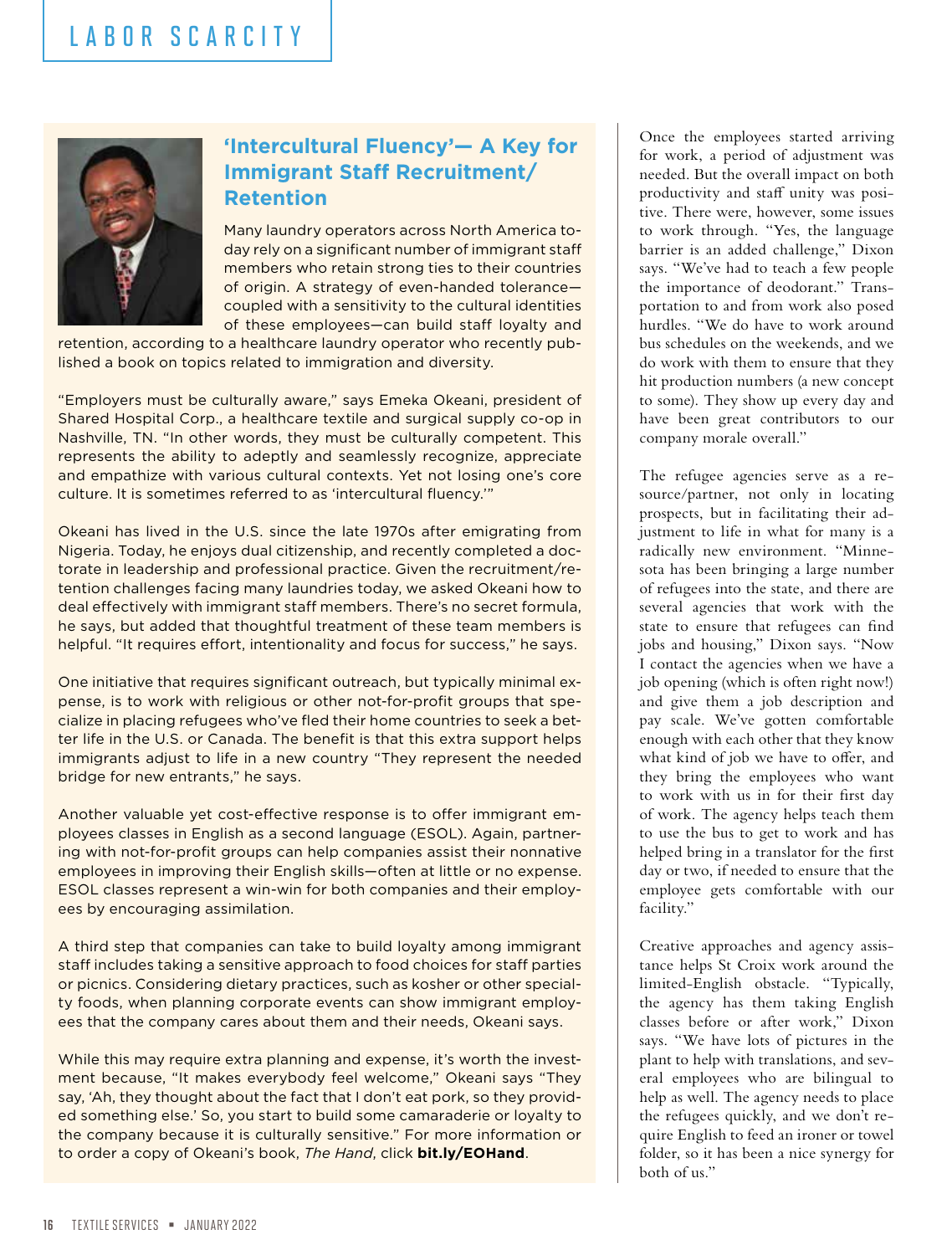# THE GURTLER EXPERTS WHAT OUR CUSTOMERS SAY ABOUT...





*Gurtler is a family-owned ISO-9001 certified business that has been trusted over three generations. Our commitment, expertise, chemical products and dispensing systems have driven our success as we expand across North America and Internationally.*



Three Generations of the Gurtler Fam

# "Gurtler Industries has been a strategic partner to our success!"

The Gallagher Uniform family: From left to right: Dan Gallagher (4th gen), John Gallagher (4th gen), Mike Gallagher (4th gen), Betty Gallagher, Pat Gallagher (4th gen), Chris Gallagher (5th gen), Kevin Gallagher (5th gen).

*"It's not just about the bottom line, it's about the partnership, trust and understanding the challenges we face in this industry. Partnering with another multi-generational, family-owned company like Gurtler reassures us that our concerns and vision for innovation are being met, along with a commitment to improving our wash programs and energy-savings."* 

> **– John Gallagher, President, Gallagher Uniform Battle Creek, Michigan**

**Gurtler is proud to be a trusted partner with Gallagher Uniform. Established in 1893, Gallagher Uniform has been providing specialized and innovative uniform programs throughout Michigan and northern Indiana. The current management team is the 5th generation of the Gallagher family!**

## Call 1.800.638.7300 or visit our website at www.gurtler.com